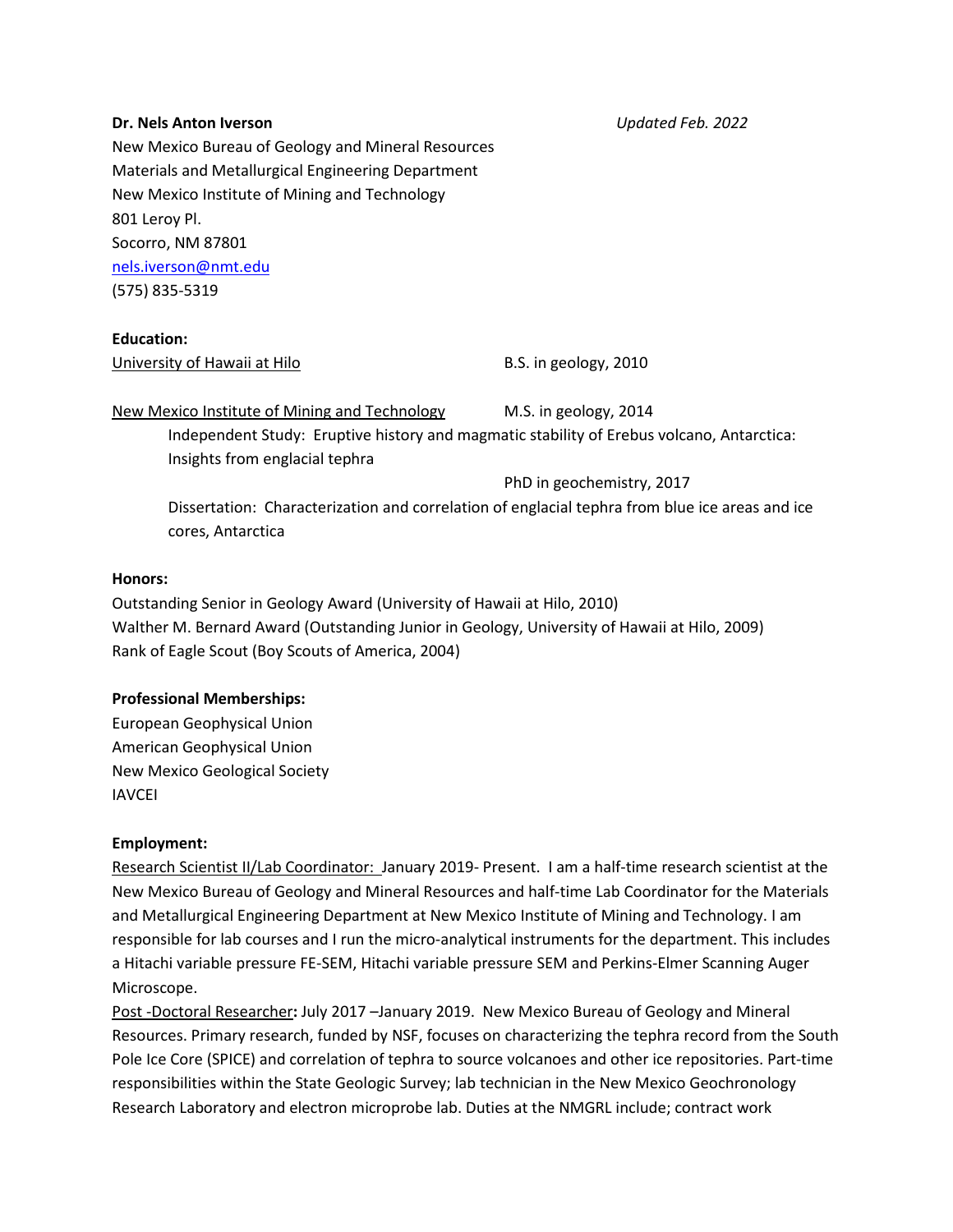(preparing samples, analysis and data reduction), lab maintenance and development. Responsibilities in the microprobe lab are; instructor for the Electron Microprobe class (GEOC 575- 2 credits), lab technician (sample preparation, calibration and analysis) and troubleshooting. Collaboration on other current research projects include; tephrochronology and geochronology of Galili, Afar, Ethiopia and geochronology of tephra from the Gona Region, Ethiopia. Geochronology of post-caldera volcanism of the Yellowstone volcano and tephrochronology of post-glacial Yellowstone Lake cores. Research/Teaching Assistant**:** Aug. 2010 –2017. New Mexico Institute of Mining and Technology*.* Research on volcanism in Antarctica, experience in Electron Microprobe lab, New Mexico Geochronology Research Laboratory and LA-ICP-MS Lab, Aberystwyth University and Oregon State University.

Antarctic Graduate Researcher: 2010/11 and 2011/12. Volcanological field work in McMurdo Sound region, researcher at Mount Erebus Volcano Observatory.

Student Assistant: Spring/Summer 2010. Center for the Study of Active Volcanoes (CSAV). Helped instructors and international students with transportation, logistics, teaching and class work. Student Assistant: Spring and Fall 2009. University of Hawaii at Hilo Geology Department. The department was being renovated and I was employed to organize, move and store all of the materials in the department. Supervised other students during the move and was an overall "handy-man" for department needs.

# **Teaching Experience:**

Instructor: New Mexico Institute of Mining and Technology. MTLS 202L- Materials Engineering I Lab ( 2019-present), MTLS 483- Scanning Electron Microscopy (Fall, 2019, Fall 2020), GEOC 575-Theory and Practice of Electron Microprobe Analysis (Spring 2016, Fall 2017, Fall 2018, Spring 2021), ERTH-480- NMT Field Camp (Summer 2016 and 2017), ERTH-456- Volcanology (Guest Lecturer- Fall 2016, Fall 2018), GEOC-589- Practical Aspects of Argon Geochronology (Guest Lecturer- Spring 2018-present), GEOC-517- Advanced Argon Geochronology (Spring 2021).

Teaching Assistant: New Mexico Institute of Mining and Technology. Preparing, teaching and grading work for Oceanography lab (Spring, 2012), Igneous and metamorphic petrology lab (Spring, 2015) and NMT Field camp (Summer, 2015).

Teaching Assistant: University of Hawaii at Hilo Geology Department. Preparing, teaching and grading work for- Introductory Geology Course (Fall, 2009, 2010), Historical Geology (Spring, 2010), Igneous and Metamorphic Petrology (Spring, 2010) and Sediments and Stratigraphy (Spring, 2010).

# **Invited Seminars:**

New Mexico Tech, Materials and Metallurgical Engineering Department, Socorro, NM (April, 2021) University of Hawai'i at Hilo, Hilo, Hawai'i (October, 2020) Northern Arizona University, Flagstaff, Arizona (September, 2020) Korean Polar Research Institute (KOPRI), Songdo, South Korea (April, 2019) Earth Observatory of Singapore, Singapore (April, 2019) New Mexico State University, Department of Geological Sciences, Las Cruces, NM (September, 2018) Colorado Springs Mini Maker Faire, Colorado College, Colorado Springs, CO (October, 2016)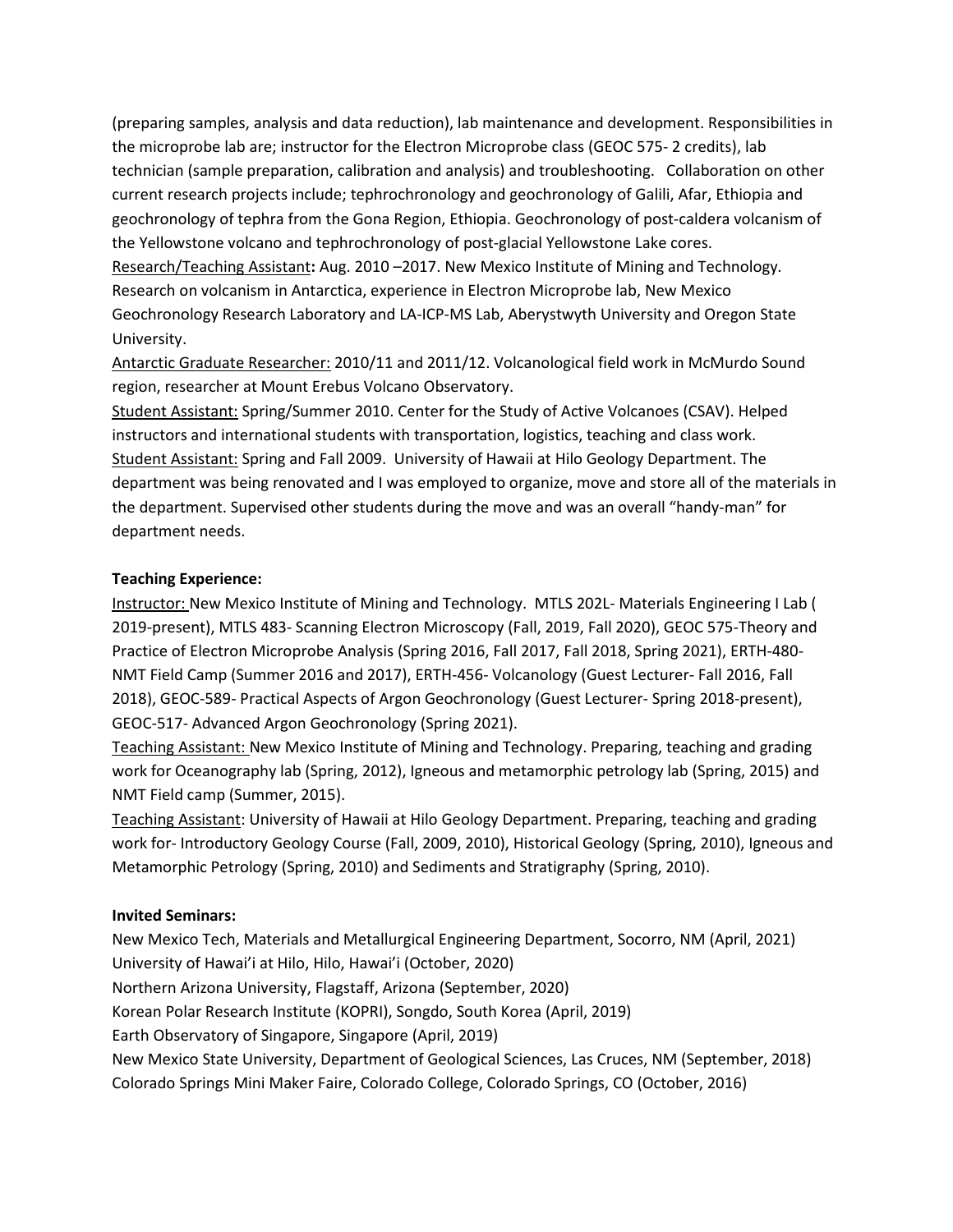# **List of Publications**

#### **Publications in Refereed Journals (by year)**

- Dunbar, N.W., Iverson, N.A., Smellie, J.L., McIntosh, W.C., Zimmerer, M.J. 2021. Active volcanoes of Marie Byrd Land in: *Volcanism in Antarctica: 200 Million Years of Subduction, Rifting and Continental Break-Up*. Geological Society, London, Memoirs, Chapter 7.4 , 55, 759-783, 12 April 2021[, https://doi.org/10.1144/M55-2019-29](https://doi.org/10.1144/M55-2019-29)
- Schiller, C., Whitlock, C., Elder, K., Iverson, N., & Abbott, M. (2021). Erroneously old radiocarbon ages from terrestrial pollen concentrates in Yellowstone Lake, Wyoming, USA: Radiocarbon. *Radiocarbon, 63*(1), 321-342. doi:10.1017/RDC.2020.118
- Hartman L., Kurbatov, A.V., Davies, S.M., Dunbar, N.W., Fudge, T.J., Iverson, N.A., Winski, D.A., Fegyveresi, J., and Yates, M.G. 2019. SPICE Ice Core Cryptotephra Geochemistry Study of 1450's Kuwae Interval. *Scientific Reports,* 9, 14437<https://doi.org/10.1038/s41598-019-50939-x>
- Lee, M. J., Kyle, P. R., Iverson, N. A., Lee, J. I., & Han, Y. 2019. Rittmann volcano, Antarctica as the source of a widespread 1252±2 CE tephra layer in Antarctica ice. *Earth and Planetary Science Letters*, *521*, 169-176.
- Oppenheimer, C., Khalidi, L., Gratuze, B., Iverson, N., Lane, C., Vidal, C., Sahle, Y., Blegen, N., Yohannes, E., Donovan, A. and Goitom, B., 2019. Risk and reward: explosive eruptions and obsidian lithic resource at Nabro volcano (Eritrea). *Quaternary Science Reviews*, *226*, p.105995.
- Schiller, M., Dickinson, W.W., Iverson, N.A. and Baker, J. A. 2019. A re-evaluation of the Hart Ash, an important stratigraphic marker: Wright Valley, Antarctica. *Antarctic Science*, 31(3),139-149 doi:10.1017/S0954102019000129
- Sigl, M.; Buizert, C.; Fudge, T.J.; Winstrup, M.; Cole-Dai, J.; McConnell, J. R.; Ferris, D. G.; Rhodes, R.H.; Taylor, K. C.; Welten, K. C.; Woodruff, T. E.; Adolphi, F.; Baggenstos, D. Brook, E. J.; Caffee, M. W.; Clow, G. D.; Cheng, H.; Cuffey, K. M.; Dunbar, N. W.; Edwards, R.L.; Edwards, L.; Geng, L.; Iverson, N.; Koffman, B. G.; Layman, L.; Markle, B. R.; Maselli, O. J.; McGwire, K. C.; Muscheler, R.; Nishiizumi, K.; Pasteris, D. R.; Severinghaus, J. P.; Sowers, T. A.; Steig, E. J. 2019: WAIS Divide Deep ice core 0-68 ka WD2014 chronology. *PANGAEA*, **[https://doi.org/10.1594/PANGAEA.902577.](https://doi.org/10.1594/PANGAEA.902577)**
- Winski, D. A., Fudge, T. J., Ferris, D. G., Osterberg, E. C., Fegyveresi, J. M., Cole-Dai, J., Thundercloud, Z., Cox, T. S., Kreutz, K. J., Ortman, N., Buizert, C., Epifanio, J., Brook, E. J., Beaudette, R., Severinghaus, J., Sowers, T., Steig, E. J., Kahle, E. C., Jones, T. R., Morris, V., Aydin, M., Nicewonger, M. R., Casey, K. A., Alley, R. B., Waddington, E. D., Iverson, N. A., Dunbar, N. W., Bay, R. C., Souney, J. M., Sigl, M., and McConnell, J. R. 2019. The SP19 chronology for the South Pole Ice Core – Part 1: volcanic matching and annual layer counting, *Climate of the Past*, 15, 1793–1808, https://doi.org/10.5194/cp-15-1793-2019, 2019.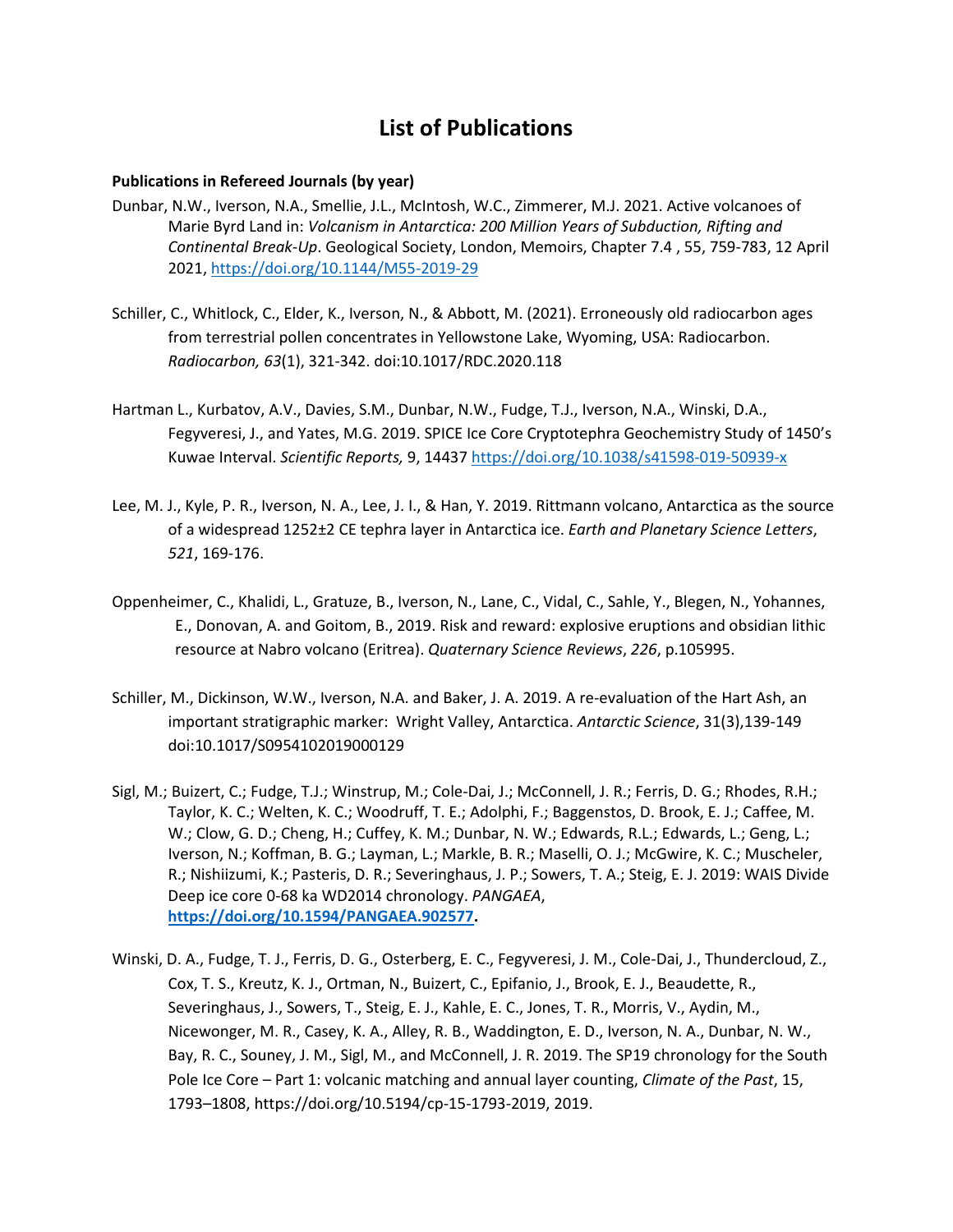- Dunbar, N.W., Iverson, N.A., Van Eaton, E., Sigl, M. McConnell, J., Alloway, B., Wilson, C. 2017. New Zealand super-eruption provides time marker for Last Glacial Maximum in Antarctica. *Scientific Reports,* 7, 12238. doi: 10.1038/s41598-017-11758-0
- Iverson, N.A., Lieb-Lappen, R., Dunbar, N.W., Obbard, R., Kim, E., & Golden, E. 2017. The first physical evidence of subglacial volcanism under the West Antarctic Ice Sheet. Scientific Report*s*, *7*, 11457. doi.org/10.1038/s41598-017-11515-3
- J.R. McConnell, A. Burke, N.W. Dunbar, P. Köhler, J.L. Thomas, M. Arienzo, N.J. Chellman, O.J. Maselli, M. Sigl, J.J.F. Adkins, D. Baggenstos, J.F. Burkhart, E.J. Brook, C. Buizert, J. Cole-Dai, T.J. Fudge, G. Knorr, H.-F. Graf, M. Grieman, N. Iverson , S.A.Marcott, K. McGwire, R. Mulvaney, G.Paris, R. Rhodes, E.S. Saltzman, J.P.Severinghaus, J.P. Steffensen, K.C. Taylor, G. Winckler, X. Yu. 2017 Synchronous volcanic eruptions and abrupt climate change ~17.7k years ago plausibly linked by stratospheric ozone depletion. *PNAS.* 114 (38) 10035-10040; doi:10.1073/pnas.1705595114
- Iverson, N.A., Kalteyer, D., Dunbar, N.W., Kurbatov, A. and Yates, M., 2017a. Advancements and best practices for analysis and correlation of tephra and cry*ptotephra in ice. Quaternary Geochronology*, 40: 45-55.
- Sigl, M., Fudge, T. J., Winstrup, M., Cole-Dai, J., Ferris, D., McConnell, J. R., Taylor, K., Welten, K., Woodruff, T. E., Adolphi, F., Bisiasx, M., Brook, E., Buizert, C., Caffee, M. W., Dunbar, N.W., Edwards, R., Geng, L., Iverson, N.A., Koffman, B.G., Layman, L., Maselli, O., McGwire, K., Muscheler, R., Nishiizumi, K., Pasteris, D., Rhodes, R. H.,and Sowers, T., 2015, The WAIS Divide deep ice core WD2014 *chronology – Part 2:Annual-layer counting (0-31 ka BP) Climate of the Past*, v.11, p.3425-3474. doi: 10.5194/cpd-11-3425-2015
- Buizert, C., Adrian, B., Ahn, J., Albert, M., Alley, R. B., Baggenstos, D., Bauska, T. K., Bay, R. C., Bencivengo, B. B., Bentley, C. R., Brook, E. J., Chellman, N. J., Clow, G. D., Cole-Dai, J., Conway, H., Cravens, E., Cuffey, K. M., Dunbar, N. W., Edwards, J. S., Fegyveresi, J. M., Ferris, D. G., Fitzpatrick, J. J., Fudge, T. J., Gibson, C. J., Gkinis, V., Goetz, J. J., Gregory, S., Hargreaves, G. M., Iverson, N., Johnson, J. A., Jones, T. R., Kalk, M. L., Kippenhan, M. J., Koffman, B. G., Kreutz, K., Kuhl, T. W., Lebar, D. A., Lee, J. E., Marcott, S. A., Markle, B. R., Maselli, O. J., McConnell, J. R., McGwire, K. C., Mitchell, L. E., Mortensen, N. B., Neff, P. D., Nishiizumi, K., Nunn, R. M., Orsi, A. J., Pasteris, D. R., Pedro, J. B., Pettit, E. C., Price, P. B., Priscu, J. C., Rhodes, R. H., Rosen, J. L., Schauer, A. J., Schoenemann, S. W., Sendelbach, P. J., Severinghaus, J. P., Shturmakov, A. J., Sigl, M., Slawny, K. R., Souney, J. M., Sowers, T. A., Spencer, M. K., Steig, E. J., Taylor, K. C., Twickler, M. S., Vaughn, B. H., Voigt, D. E., Waddington, E. D., Welten, K. C., Wendricks, A. W., White, J. W. C., Winstrup, M., Wong, G. J., Woodruff, T. E., and Members, W. D. P., 2015, Precise interpolar phasing of abrupt climate change during the last ice age: *Nature*, v. 520, no. 7549, p. 661-U169. doi: 10.1038/nature14401.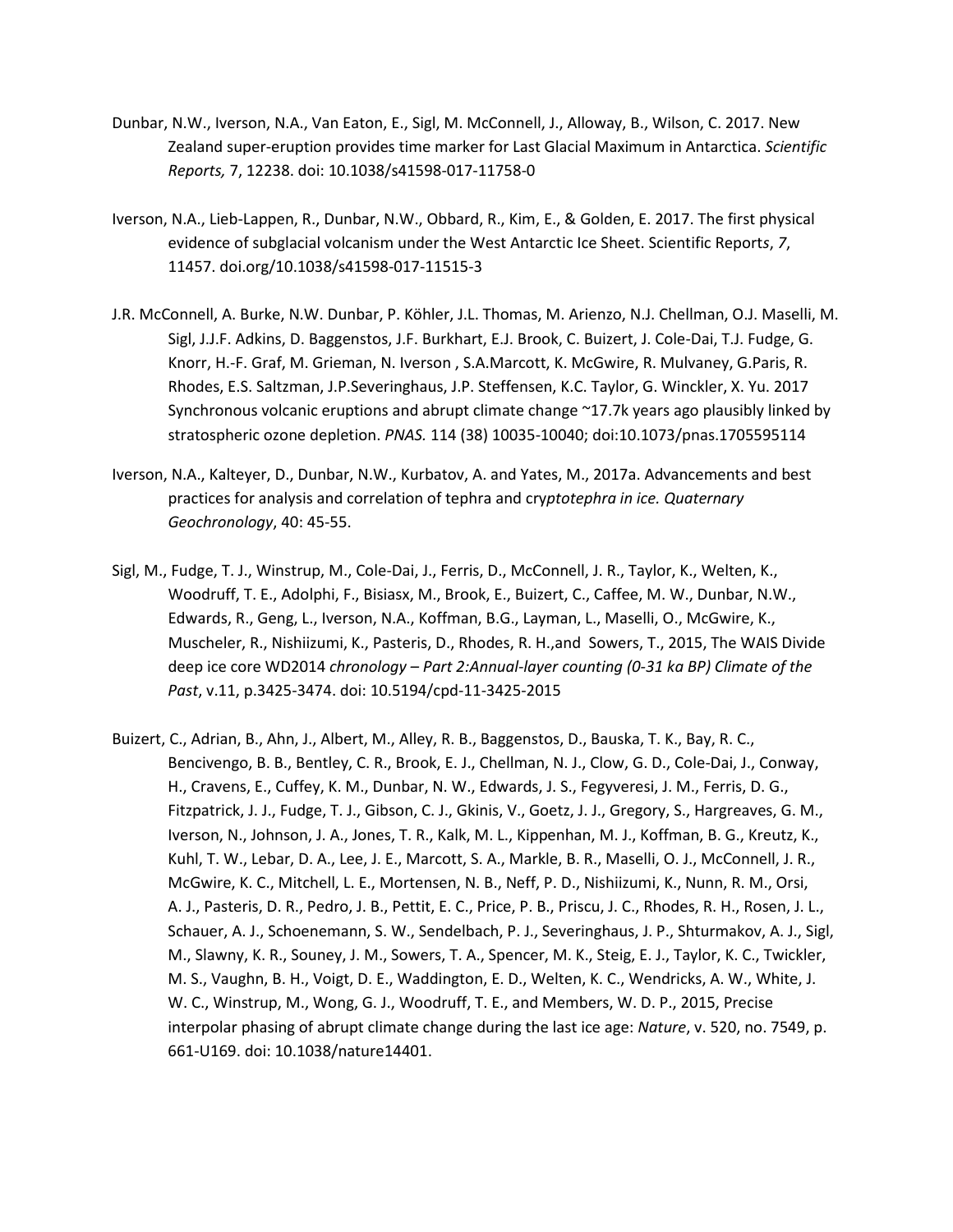Iverson, N.A., Kyle, P.R., Dunbar, N.W., McIntosh, W.C., Pearce, N.J.G., 2014. Eruptive history and magmatic stability of Erebus volcano, Antarctica: Insights from englacial tephra. *Geochemistry Geophysics Geosystems,* 15, 4180-4202.

#### **Talks or Posters presented at Professional Meetings or Invited Talks**

- Buizert, C., Sowers, T., Brook, E., Severinghaus, J., Fudge, T.J., Ferris, D., Osterberg, E., Winski, D., Fegyveresi, J, Kurbatov, A. Iverson, N. , Dunbar, N., Cole-dai, J., Bay, R. 2017. SPICEcore Timescale: Delta-age and the gas age scale. South Pole Ice Core Science Meeting, Sept. 19-20, 2017, Seattle, WA pg. 6.
- Dunbar, N., Iverson, N., Kurbatov, A. McIntosh, W., Hartman, L., Wheatley, S., Yates, M. 2018. Geochemical measurements and correlations of Antarctic and tropical tephra in the SPICEcore. South Pole Ice Core Science Meeting, Sept. 19-20, 2017, Seattle, WA pg. 6.
- Dunbar, N.W., Iverson, N.A., Kurbatov, A. McIntosh, W.C., Hartman, L., Wheatley, S., Yates, M., Bay, R. , Fudge, T.J., Fegyveresi, J., Ferris, D., Osterberg, E. Winski, D. 2017.Geochemical measurements and correlations of Antarctic and tropical tephra in the SPICE core. South Pole Ice Core Science Meeting, Sept. 19-20, 2017, Seattle, WA pg. 6-7.
- Dunbar, N., Iverson, N. A., Kurbatov, A., McIntosh, W., Kalteyer, D., Koffman, B. G., and Yates, M., 2015, Antarctic tephra research: source volcanoes, blue ice sites, and ice cores, SCAR Kickstart meeting for working group on Antarctic Volcanism: Catania, Italy.
- Dunbar, N., Iverson, N., Kurbatov, A., Kalteyer, D. McConnell, J., Sigl, M., 2015. Volcanic ash from the Oruanui 25.4 ka eruption in Antarctic ice: Implications for mechanism of distal ash transport. 2015 WAIS Divide ice core/SPICE core science meeting, Sept. 22-23, 2015, La Jolla, CA, p. 22.
- Dunbar, N.W., Iverson, N.A., Kurbatov, A., McIntosh, W.C., 2014. Antarctic tephrochronology: A maturing tephra record from ice cores, blue ice sites and local volcanism, Tephra 2014- Maximizing the potential of tephra for multidisciplinary studies, Portland, Oregon.
- Dunbar, N. W., Iverson, N. A., Kurbatov, A., and McIntosh, W. C., 2013, Continued Investigation and Correlations of Tephra in the WAIS Divide WDC06A Ice Core: WAIS Divide Science Meeting, Sept. 24-25, 2013, La Jolla, CA, p. 37.
- Fudge, T.J., Lilien, D., Conway, H., Waddington E., Koutnik M., Stevens M., Buizert, C., Brook E., Severinghaus, J., Epifanio, J., Beaudette R., Winski, D., Osterberg, E., Ferris, D., Cole-Dai, J., Kreutz, K., Kurbatov, A., Hartman, L., Iverson, N., Dunbar, N., Bay, R. , Steig, E., Kahle, E., Schauer, A., Jones, T., Vaughn B., White, J. 2018. SPICEcore Timescale, Accumulation, and advection impacts on climate records. South Pole Ice Core Science Meeting, Sept. 11-12, 2018, Seattle, WA pg. 3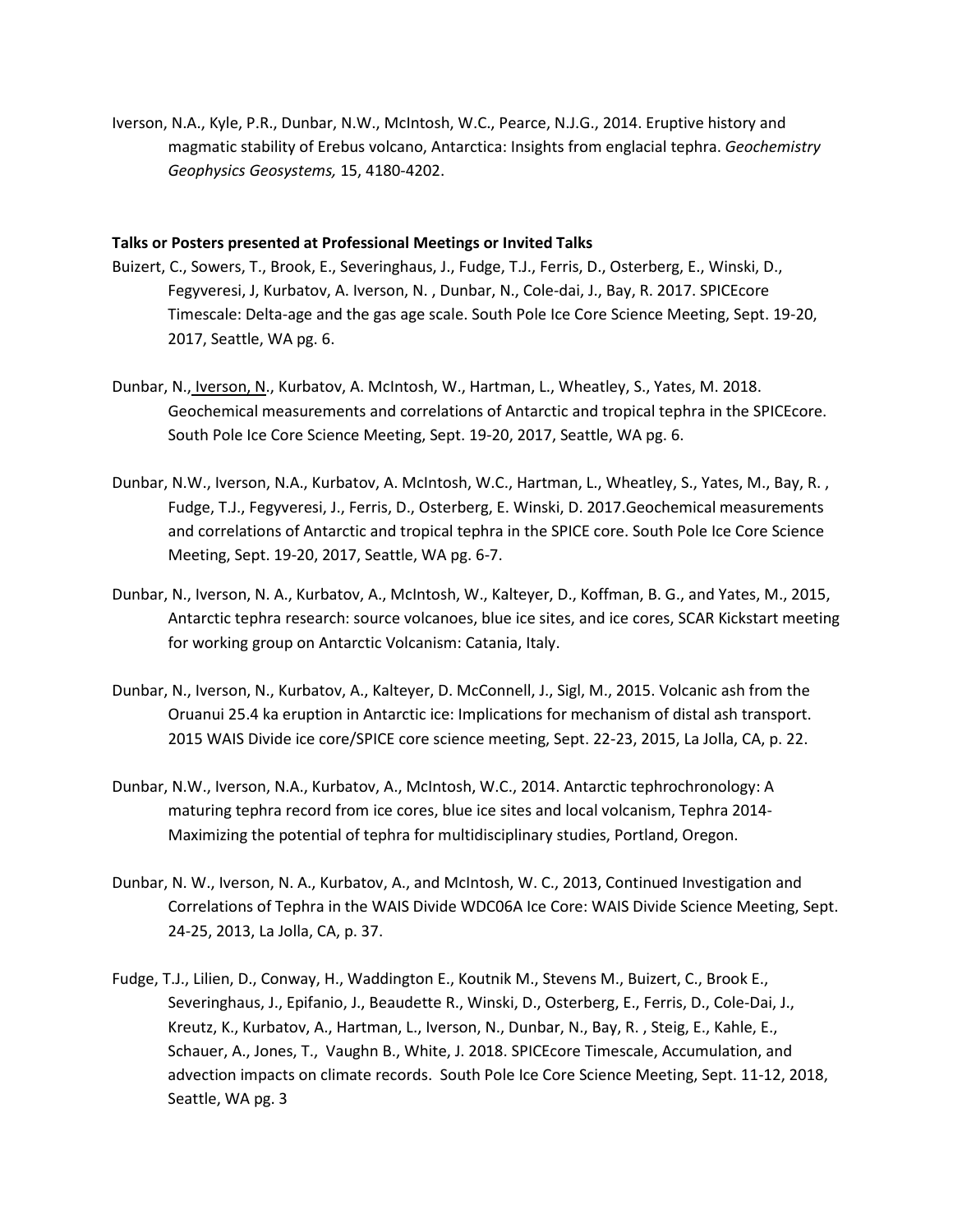- Fudge, T.J., Ferris, D. Osterberg, E., Winski, D., Fegyveresi, J. Kurbatov, A. Iverson, N., Dunbar, N., Coledai, J., Buizert, C., Bay, R., Brook, E., Severinghaus, J., Sowers, T. 2017. SPICEcore Timescale: Stratigraphic matching. South Pole Ice Core Science Meeting, Sept. 19-20, 2017, Seattle, WA pg. 4-5.
- Iverson N., Siddoway C., Zimmerer M., Smellie J., IODP Expedition 379 Scientists. 2020. Geochemical characterization and geochronology of distinctive rhyolite tephra and other sparse volcanogenic material in IODP379 deep-sea cores, Resolution Drift, northern Amundsen Sea. SCAR SCAR Open Science Confrence 2020, Session 15. Abstract 1270. Online, August 5, 2020
- Iverson, N. , Siddoway, CS , Zimmerer, M. , Smellie, J. , Dunbar, N. and Gohl, K. , IODP Expedition 379 Scientists (2021): Rhyolite volcanism in the Marie Byrd Land volcanic province, Antarctica: New evidence for pyroclastic eruptions during latest Pliocene icesheet expansion , EGU General Assembly vEGU21, online, 19 April 2021 - 30 April 2021.
- Iverson, N.A., Dunbar, N.W., Kurbatov, A., 2019. SPICEcore: the missing link between ice core tephra records. South Pole Ice Core Science Meeting. Sept. 17-18, 2019, Seattle WA pg. 21.
- Iverson, N.A., Dunbar, N.W., Kurbatov, A., 2018. Transcontiental Tephra: Linking the East and West Antarctica volcanic record through SPICEcore. AGU Fall Meeting 2018. December 10-14. Washington D.C. V23M-0222.
- Iverson, N., Dunbar, N., Kurbatov, A., Hartman, L., Yates, M. 2018. How the volcanic record in SPICEcore fits into the Antarctic tephra framework. South Pole Ice Core Science Meeting, Sept. 11-12, 2018, Seattle, WA pg. 8
- Iverson, N.A, Dunbar, N.W, Kurbatov. A, McIntosh, W.C. 2017. Antarctica's englacial tephra record: linking source volcanoes, ice cores and blue ice areas. IAVCEI 2017. Aug- 14-19, 2017, Portland, OR. VH13A-185
- Iverson, N. A., Dunbar, N. W., McIntosh, W.C. and Kurbatov, A., 2016. The tephrostratigraphy of Mt. Berlin volcano, Antarctica: Integrating blue ice tephra and ice core tephra records.AGU Fall Meeting 2016.
- Iverson, N. A., Dunbar, N. W., Kurbatov, A., Kalteyer, D., Yates, M., and McIntosh, W. C., Sigl, M., McConnell, J. and Pearce, N.J.P., 2015. Linking the Antarctic tephra record across the continent and beyond. AGU Fall Meeting 2015.
- Iverson, N. A., Dunbar, N. W., Kurbatov, A., Kalteyer, D., Yates, M., and McIntosh, W. C., 2015. Linking East and West Antarctica: How SPICECORE will contribute to the existing Antarctic tephra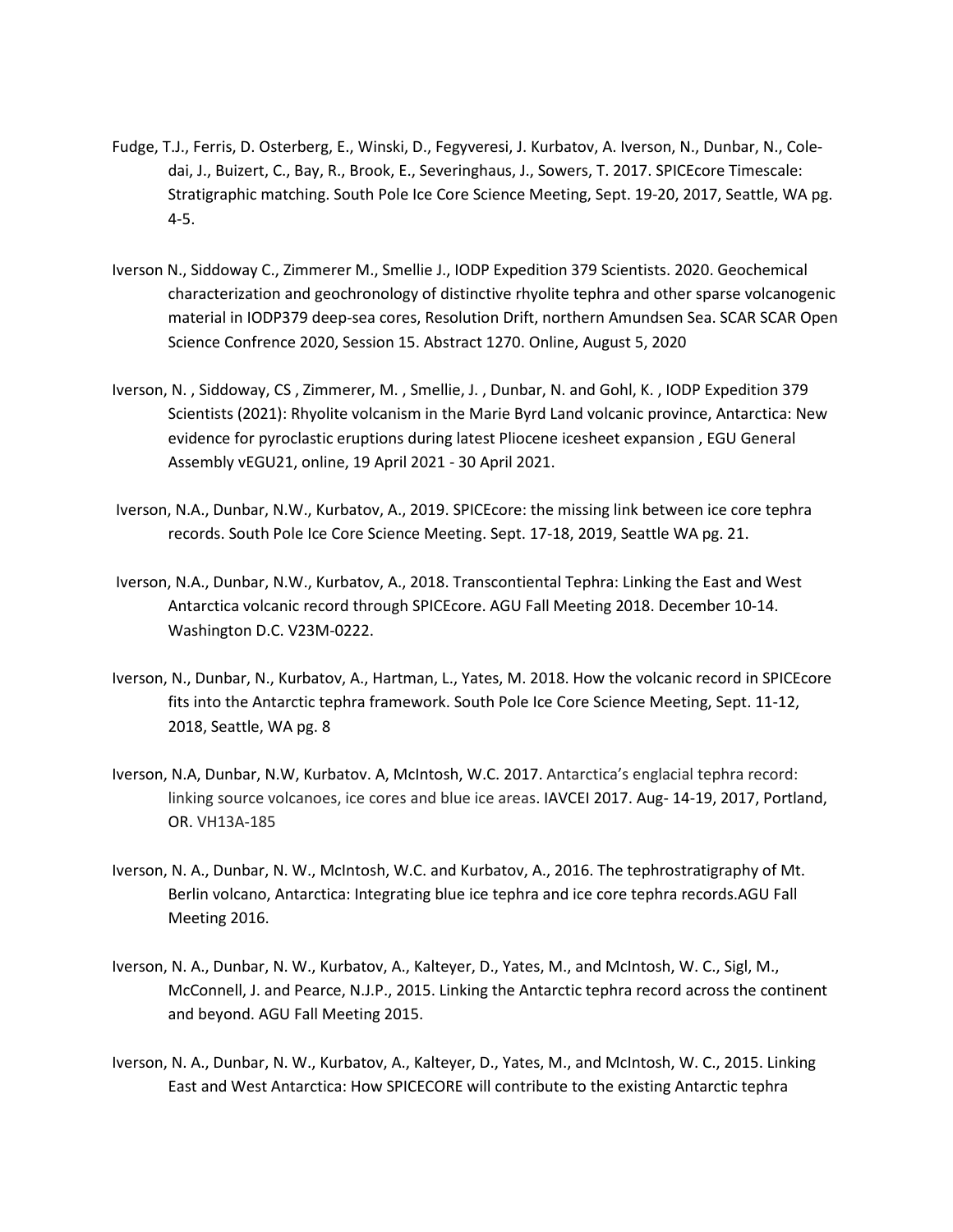framework. 2015 WAIS Divide ice core/SPICE core science meeting, Sept. 22-22, 2015, La Jolla, CA, p. 25.

- Iverson, N.A., Dunbar, N.W., Lieb-Lappen, R., Kim, E., Golden, E., Obbard, R., 2014. Phreatomagmatic eruptions under the West Antarctic Ice Sheet: potential hazard for ice sheet stability AGU Fall Meeting 2014.
- Iverson, N.A., Dunbar, N.W., Kurbatov, A., Kalteyer, D., McIntosh, W.C., Sigl, M., McConnell, J.R., 2014. Integration of the WAIS Divide tephra record into the maturing Antarctic tephra record. West Antarctic Ice Sheet Research Meeting, September 20-22, La Jolla, CA.
- Iverson, N.A., Dunbar, N.W., McIntosh, W.C., 2014. How advancements in analytical techniques are improving our understanding of the englacial tephra record in Antarctica, Tephra 2014- Maximizing the potential of tephra for multidisciplinary studies, Portland, OR.
- Iverson, N. A., Dunbar, N. W., McIntosh, W., Pearce, N. J. G., and Kyle, P., 2013, Improvements in the chronology, geochemistry and correlation techniques of tephra in Antarctic ice Abstract V13D-2642 Presented at the 2013 Fall AGU meeting, San Francisco, CA, Dec. 9-12.
- Iverson, N. A., and Dunbar, N. W., 2013, Preparation Techniques for Microanalysis of Fine-Grain Tephra that Incorporates Imaging Tephra Particles Prior to Quantitative Analysis: Examples from WDC06A Core: WAIS Divide Science Meeting, Sept. 24-25, 2013, La Jolla, CA, p. 54.
- Iverson, N. A., Kyle, P. R., Dunbar, N. W., and Pearce, N., 2012, Eruptive history and magmatic stability of Erebus volcano, Antarctica: Insights from englacial tephra Abstract V43B-2841 presented at 2012 Fall Meeting, AGU, San Francisco, Calif., 3-7 Dec.
- Iverson, N.A. and Kyle, P.R. 2012. Glass Composition and Morphology of Englacial Tephra on the Flanks of Erebus volcano, Antarctica: Le Studium Conference on Erebus volcano: An Exceptional Laboratory, 15-16 March, Orleans, France.
- Kim, E., Lieb-Lappen, R., Golden, E., Obbard, R., Iverson, N.A., Dunbar, N.W., 2014. What can the distribution of tephra in ash layers in the West Antarctic Ice Sheet tell us? West Antarctic Ice Sheet Research Meeting, September 20-22, La Jolla, CA.
- Kurbatov. A, Davies, S.M. Dunbar, N.W., Hartman, L., Iverson, N.A., Yates, M.G. 2018. New developments in evaluation of record of global volcanism from polar ice cores. AGU Fall Meeting 2018. December 10-14. Washington D.C. C41-1757.
- Kurbatov, A., Dunbar, N.W., Iverson, N. A., Gerbi, C.C., D., Yates, M., Kalteyer, D., and McIntosh, W. C., 2015. Antarctic Tephra Database (AntT). 2015 WAIS Divide ice core/SPICE core science meeting, Sept. 22-23, 2015, La Jolla, CA, p. 26.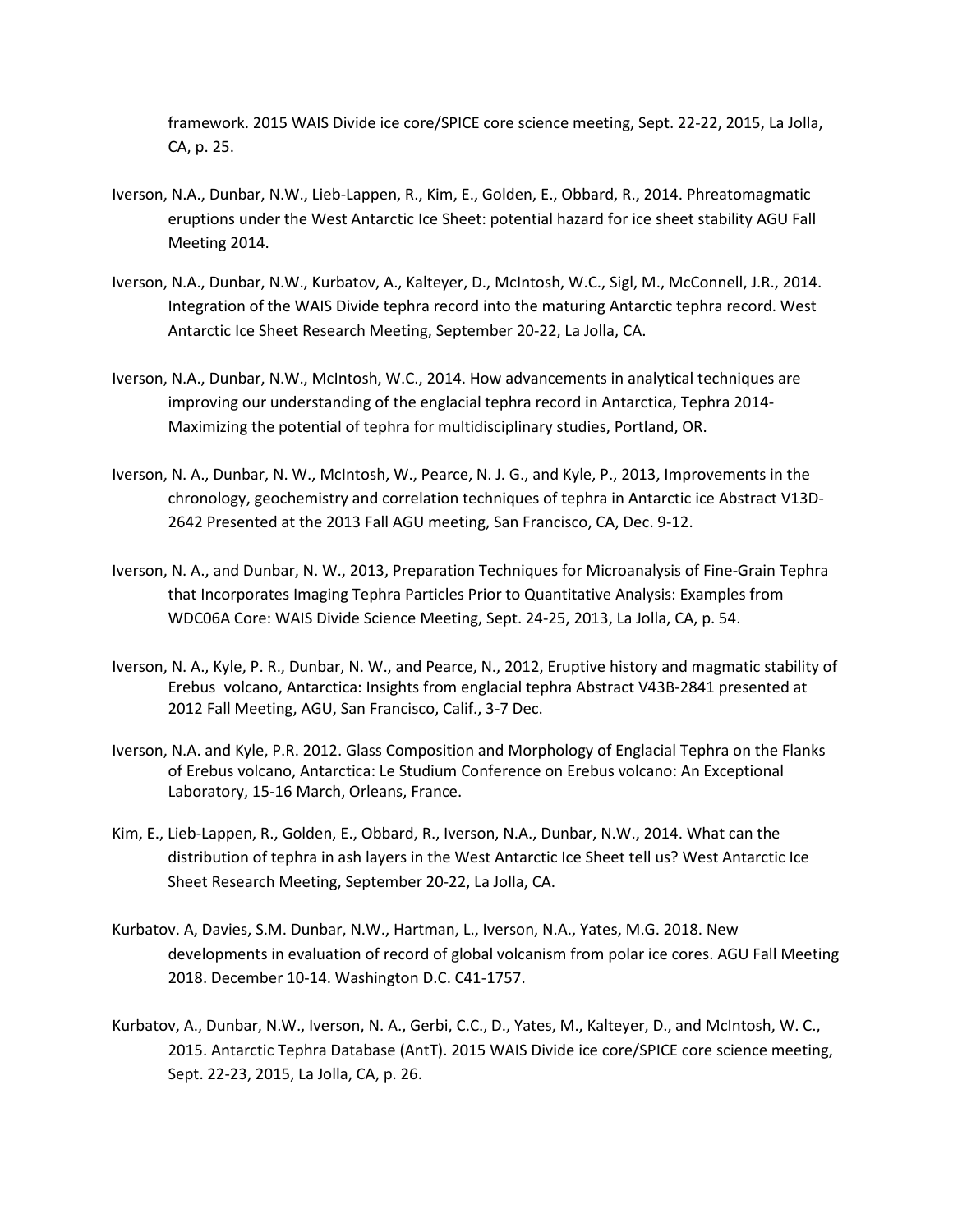- Kurbatov, A., Brook, E., Campbell, S., Conway, H., Dunbar, N.W., Higgins, J.A., Iverson, N.A., Kehrl, L.M., McIntosh, W.C., Spaulding, N.E., Yan, Y., Mayewski, P.A. 2016. Allan Hills Pleistocene Ice Project (PIP). AGU Fall Meeting 2016.
- Kurbatov, A.V., Dunbar, N.W., Iverson, N.A., Gerbi, C., Yates, M., Kalteyer, D., McIntosh, W.C., 2014. Antarctic Tephra Database (AntT). AGU Fall Meeting 2014.
- McIntosh, W.C., Dunbar, N.W., Iverson, N.A., 2014. New generation mass-spectrometers offer improved 40Ar/39Ar dating of tephra, Tephra 2014- Maximizing the potential of tephra for multidisciplinary studies, Portland, OR.
- Morgan, L. A., Shanks III, W. C., Iverson, N. A., Schiller, C., Brown, S., Whitlock, C.L., Fritz, S.C., Cartier, R., Zahajská, P., 2019. The Dynamic Floor of Yellowstone Lake: A Geologic Record over the Past 14 ka of Hydrothermal Explosions, Doming, and Faulting. *AGUFM*, *2019*, V24B-07.
- Sigl M., McConnell, J.R., Winstrup, M., Fudge, T.J., Cole-Dai, J., Ferris, D., Taylor, K., Buizert, C., Rhodes, R., McGwire., Welten, K.C., Woodruf, T.E., Dunbar, N.W., Iverson N.A., Maselli, O.J., Pasteris, D.R. and Muscheler, R., 2015. WD2014: A new reference chronology for ice cores from Antarctica? EGU 2015
- Sigl, M., Cole-Dai, J., Ferris, D., Fudge, T.J., McConnell, J.R., Welten, K., Winstrup, M., Woodruff, T.E., Brook, E., Buizert, C., Dunbar, N., Iverson, N.A., Koffman, B.G., Maselli, O., McGuire, K., Muscheler, R., Pasteris, D., Sowers, T., Taylor, K., 2014. The WAIS-Divide deep ice core WD2014 chronology: 1. Annual layer counting (0-31 ka BP). West Antarctic Ice Sheet Research Meeting, September 20-22, La Jolla, CA.
- Stinchcomb, Gary E., Quade, Jay, Levin, Naomi E., Iverson, Nels, Dunbar, Nelia, McIntosh, William, Arnold, Lee J., Duval, Mathieu, Grun, Rainer, Takashita-Bynum, Kevin K., White, Marie N., Gilbert, Henry, Rodgers, Michael J. and Semaw, Sileshi. 2020. Fluvial response and its implications for human-environment interactions during the Middle to Late Pleistocene and African humid period in Ethiopia. Geological Society of America *Abstracts with Programs.* Vol 52, No. 6 doi: 10.1130/abs/2020AM-357299.
- Takashita-Bynum, Kevin; Stinchcomb, Gary; White, Marie N.; Driese, Steven G.; Dworkin, Steve; Levin, Naomi E.; Quade, Jay; Iverson, Nels; McIntosh, William C.; Dunbar, Nelia; Arnold, Lee; Duval, Mathieu; Peck, Margaret E.; Rogers, Michael; and Semaw, Sileshi, "Physical and chemical analysis of paleosols before, during and after periods of Anatomically Modern Human migration at Gona, Ethiopia" (2019). *ORCA Travel & Research Grants*. 51. <https://digitalcommons.murraystate.edu/orcagrants/5>